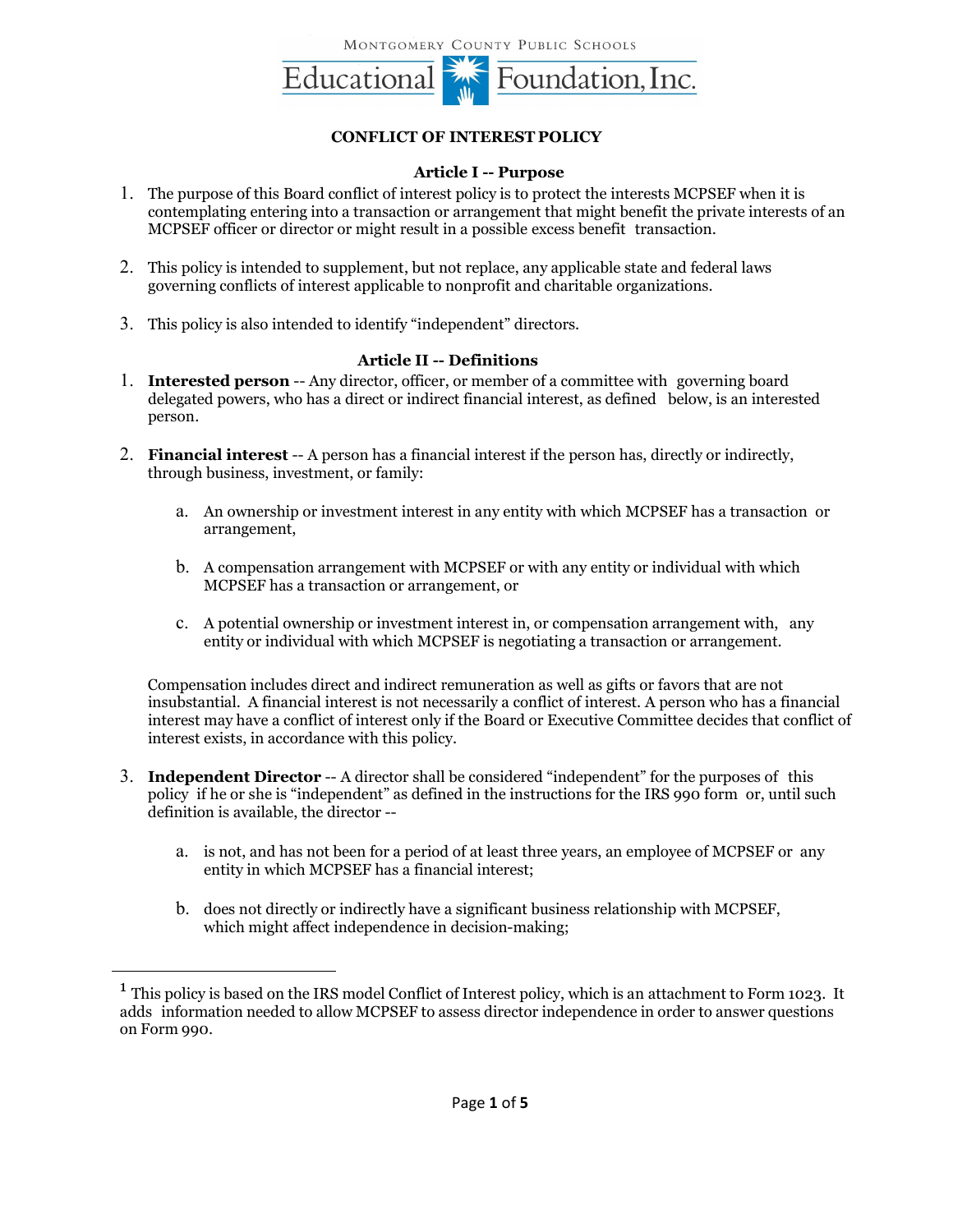MONTGOMERY COUNTY PUBLIC SCHOOLS



- c. is not employed as an executive of another corporation where any MCPSEF executive officers or employees serve on that corporation's compensation committee; and
- d. does not have an immediate family member who is an executive officer or employee of MCPSEF or who holds a position that has a significant financial relationship with MCPSEF.

#### **Article III -- Procedures**

- 1. **Duty to Disclose --** In connection with any actual or possible conflict of interest, an interested person must disclose the existence of the financial interest and be given the opportunity to disclose all material facts to the Board or Executive Committee.
- 2. **Recusal of Self –** Any director may recuse himself or herself at any time from involvement in any decision or discussion in which the director believes he or she has or may have a conflict of interest, without going through the process for determining whether a conflict of interest exists.
- 3. **Determining Whether a Conflict of Interest Exists --** After disclosure of the financial interest and all material facts, and after any discussion with the interested person, he/she shall leave the Board or Executive Committee meeting while the determination of a conflict of interest is discussed and voted upon. The remaining Board or Executive Committee members shall decide if a conflict of interest exists.

#### 4. **Procedures for Addressing the Conflict of Interest**

- a. An interested person may make a presentation at the Board or Executive Committee meeting, but after the presentation, he/she shall leave the meeting during the discussion of, and the vote on, the transaction or arrangement involving the possible conflict of interest. The Chairperson of the Board or Executive Committee shall, if appropriate, appoint a disinterested person or committee to investigate alternatives to the proposed transaction or arrangement.
- b. After exercising due diligence, the Board or Executive Committee shall determine whether MCPSEF can obtain with reasonable efforts a more advantageous transaction or arrangement from a person or entity that would not give rise to a conflict of interest.
- c. If a more advantageous transaction or arrangement is not reasonably possible under circumstances not producing a conflict of interest, the Board or Executive Committee shall determine by a majority vote of the disinterested directors whether the transaction or arrangement is in MCPSEF's best interest, for its own benefit, and whether it is fair and reasonable. In conformity with the above determination, it shall make its decision as to whether to enter into the transaction or arrangement.

## 5. **Violations of the Conflicts of Interest Policy**

- a. If the Board or Executive Committee has reasonable cause to believe a member has failed to disclose actual or possible conflicts of interest, it shall inform the member of the basis for such belief and afford the member an opportunity to explain the alleged failure to disclose.
- b. If, after hearing the member's response and after making further investigation as warranted by the circumstances, the Board or Executive Committee determines the member has failed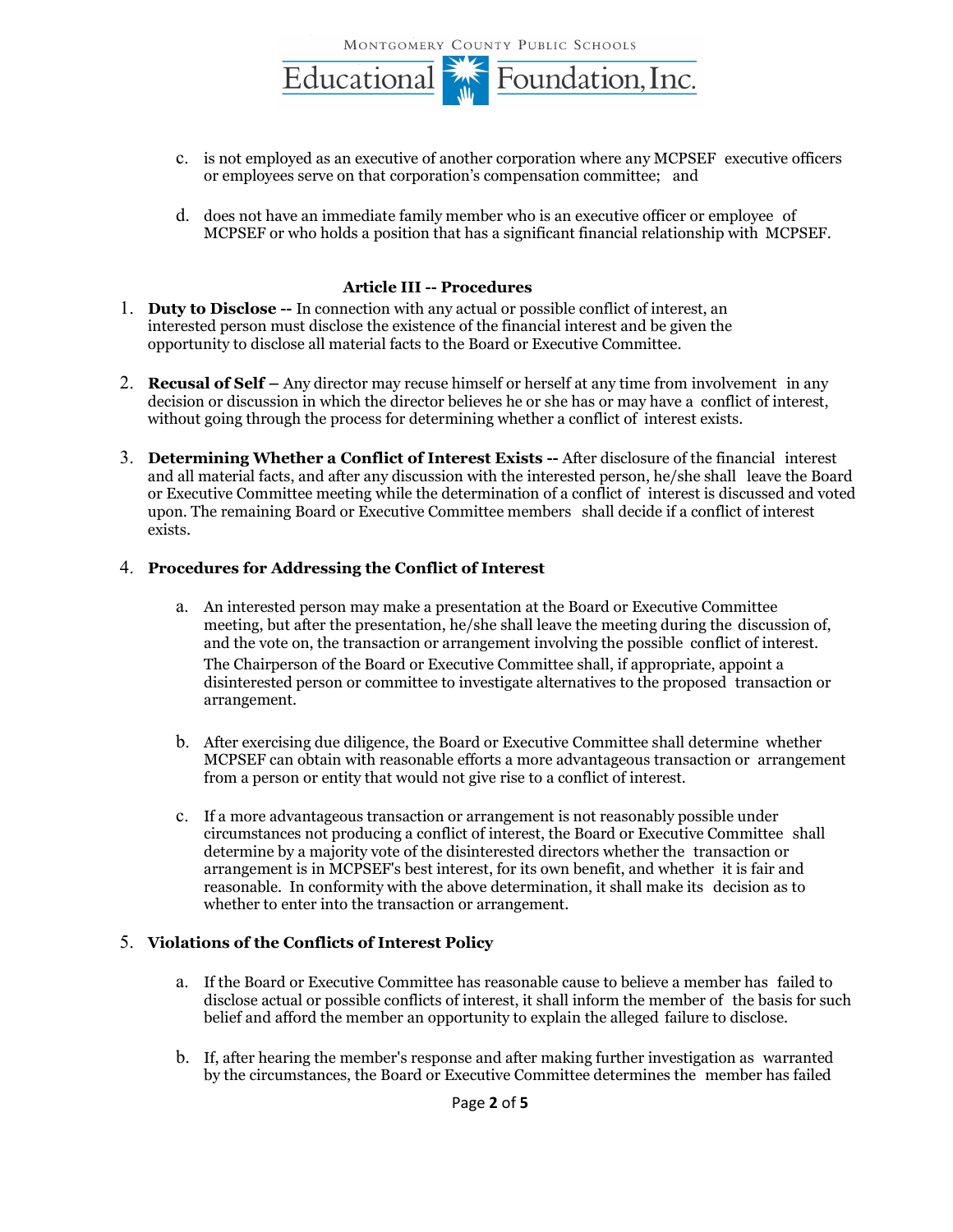

to disclose an actual or possible conflict of interest, it shall take appropriate disciplinary and corrective action.

#### **Article IV – Records of Proceedings**

The minutes of the Board and all committees with board delegated powers shall contain:

- a. The names of the persons who disclosed or otherwise were found to have a financial interest in connection with an actual or possible conflict of interest, the nature of the financial interest, any action taken to determine whether a conflict of interest was present, and the Board's or Executive Committee's decision as to whether a conflict of interest in fact existed.
- b. The names of the persons who were present for discussions and votes relating to the transaction or arrangement, the content of the discussion, including any alternatives to the proposed transaction or arrangement, and a record of any votes taken in connection with the proceedings.

#### **Article V – Compensation**

- 1. A voting member of the Board who receives compensation, directly or indirectly, from MCPSEF for services is precluded from voting on matters pertaining to that member's compensation.
- 2. A voting member of any committee whose jurisdiction includes compensation matters and who receives compensation, directly or indirectly, from MCPSEF for services is precluded from voting on matters pertaining to that member's compensation.
- 3. No voting member of the Board or any committee whose jurisdiction includes compensation matters and who receives compensation, directly or indirectly, from MCPSEF, either individually or collectively, is prohibited from providing information to any committee regarding compensation.

#### **Article VI – Annual Statements**

- 1. Each director, principal officer and member of a committee with Board delegated powers shall annually sign a statement which affirms such person:
	- a) Has received a copy of the conflict of interest policy,
	- b) Has read and understands the policy,
	- c) Has agreed to comply with the policy, and
	- d) Understands MCPSEF is charitable and in order to maintain its federal tax exemption it must engage primarily in activities which accomplish one or more of its tax-exempt purposes.
- 2. Each voting member of the Board shall annually sign a statement which declares whether such person is an independent director.
- 3. If at any time during the year, the information in the annual statement changes materially, the director shall disclose such changes and revise the annual disclosure form.
- 4. The Executive Committee shall regularly and consistently monitor and enforce compliance with this policy by reviewing annual statements and taking such other actions as are necessary for effective oversight.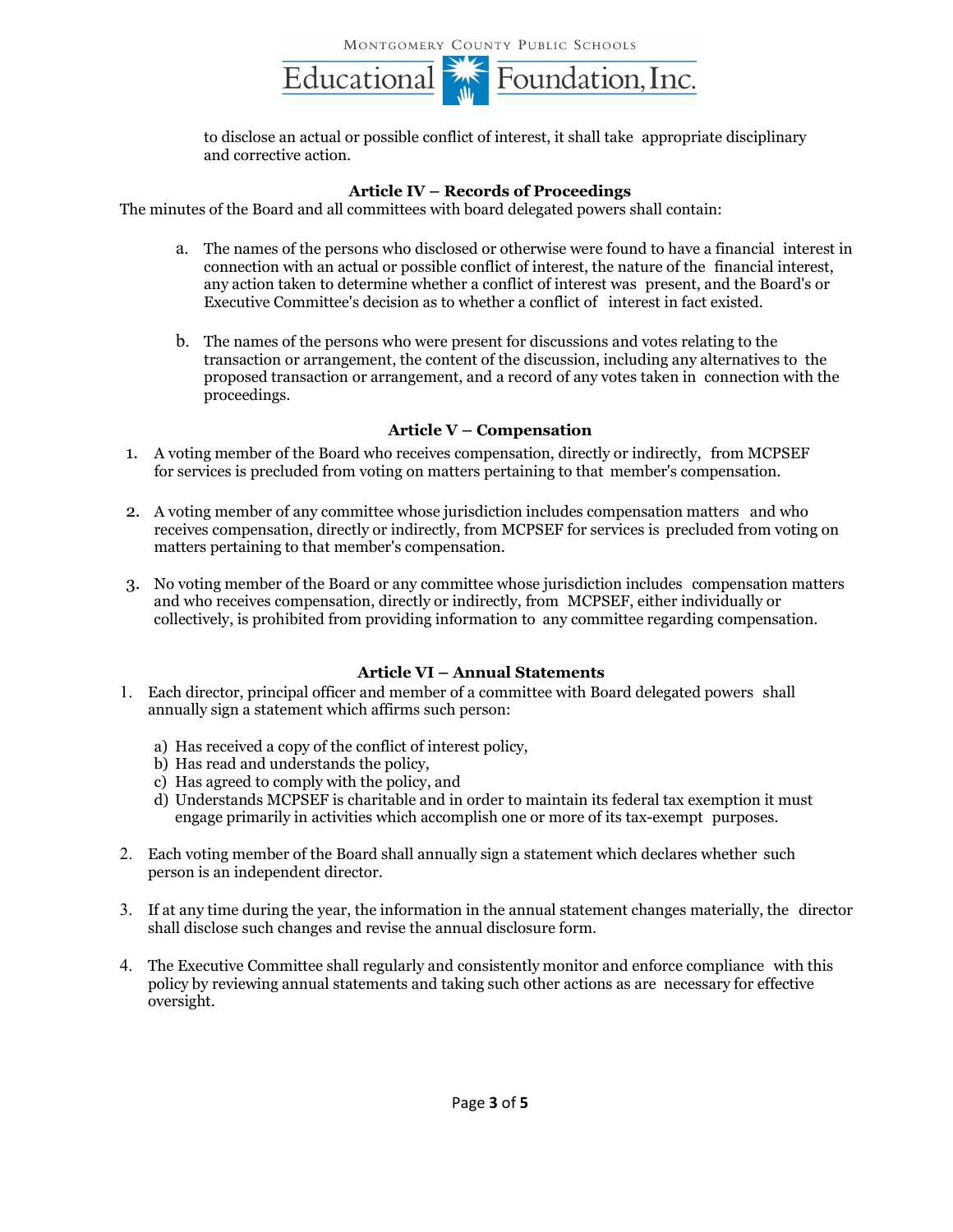MONTGOMERY COUNTY PUBLIC SCHOOLS



## **Article VII – Periodic Reviews**

To ensure MCPSEF operates in a manner consistent with charitable purposes and does not engage in activities that could jeopardize its tax-exempt status, periodic reviews shall be conducted. The periodic reviews shall, at a minimum, include the following subjects:

- 1. Whether compensation arrangements and benefits are reasonable, based on competent survey information (if reasonably available), and the result of arm's length bargaining.
- 2. Whether partnerships, joint ventures, and arrangements with management organizations, if any, conform to MCPSEF written policies, are properly recorded, reflect reasonable investment or payments for goods and services, further charitable purposes and do not result in inurement or impermissible private benefit or in an excess benefit transaction.

## **Article VIII – Use of Outside Experts**

When conducting the periodic reviews as provided for in Article VII, MCPSEF may, but need not, use outside advisors. If outside experts are used, their use shall not relieve the Board of its responsibility for ensuring periodic reviews are conducted.

###

Revision History by the MCPSEF Board: Initial Conflict of Interest policy adopted: 03/19/2014